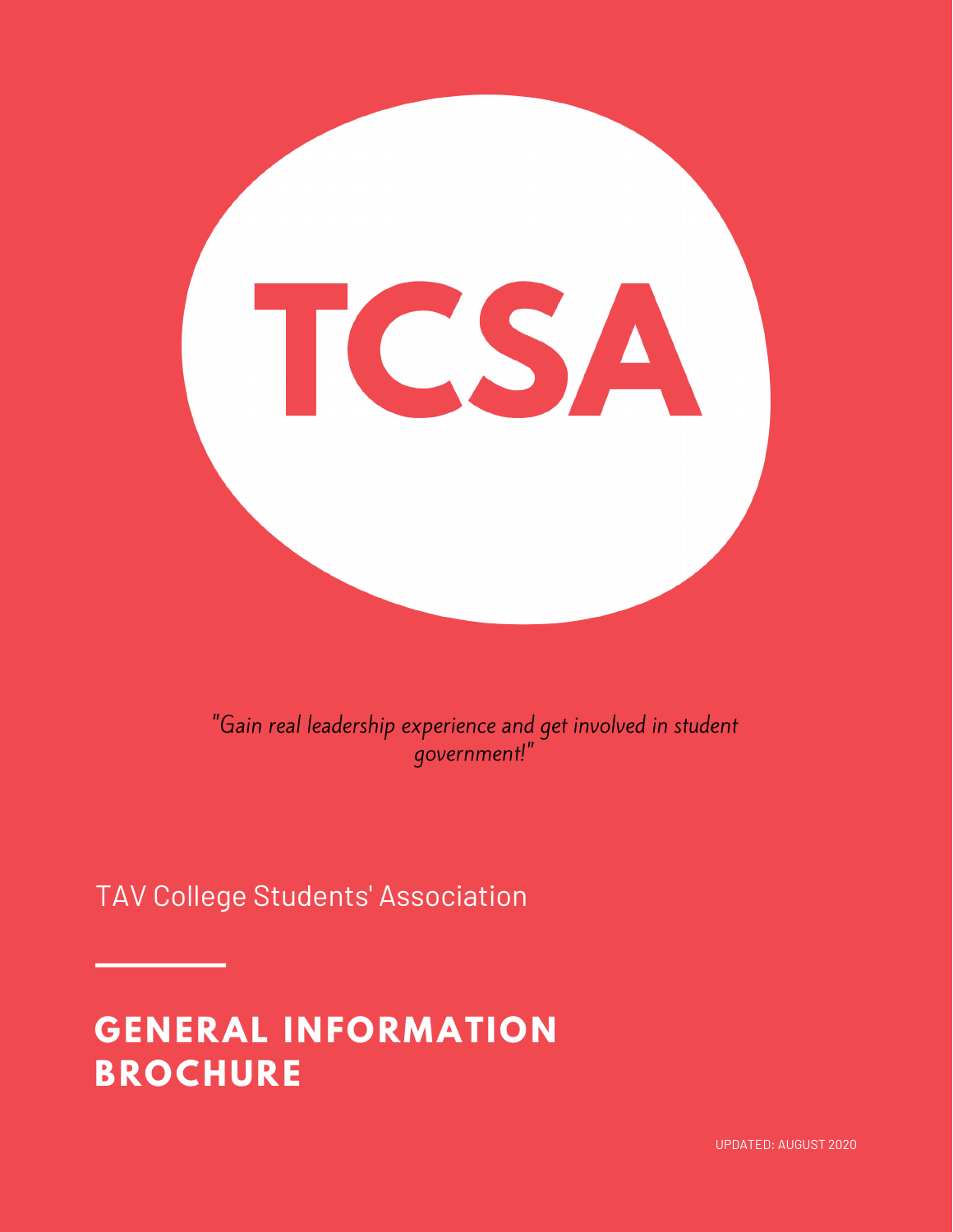

### **WHAT IS THE TCSA?**

**The TCSA is a student government program that was established by the College as a way to give our students not only professional experience for their CV and university application(s) , but also, to give them real leadership and management experience as well.**

**It was founded in August of 2019 to allow students to have a voice in the decision making process of the TAV College student experience as well as to act as a centre for advocacy and change based on the demands and needs of the student body.**

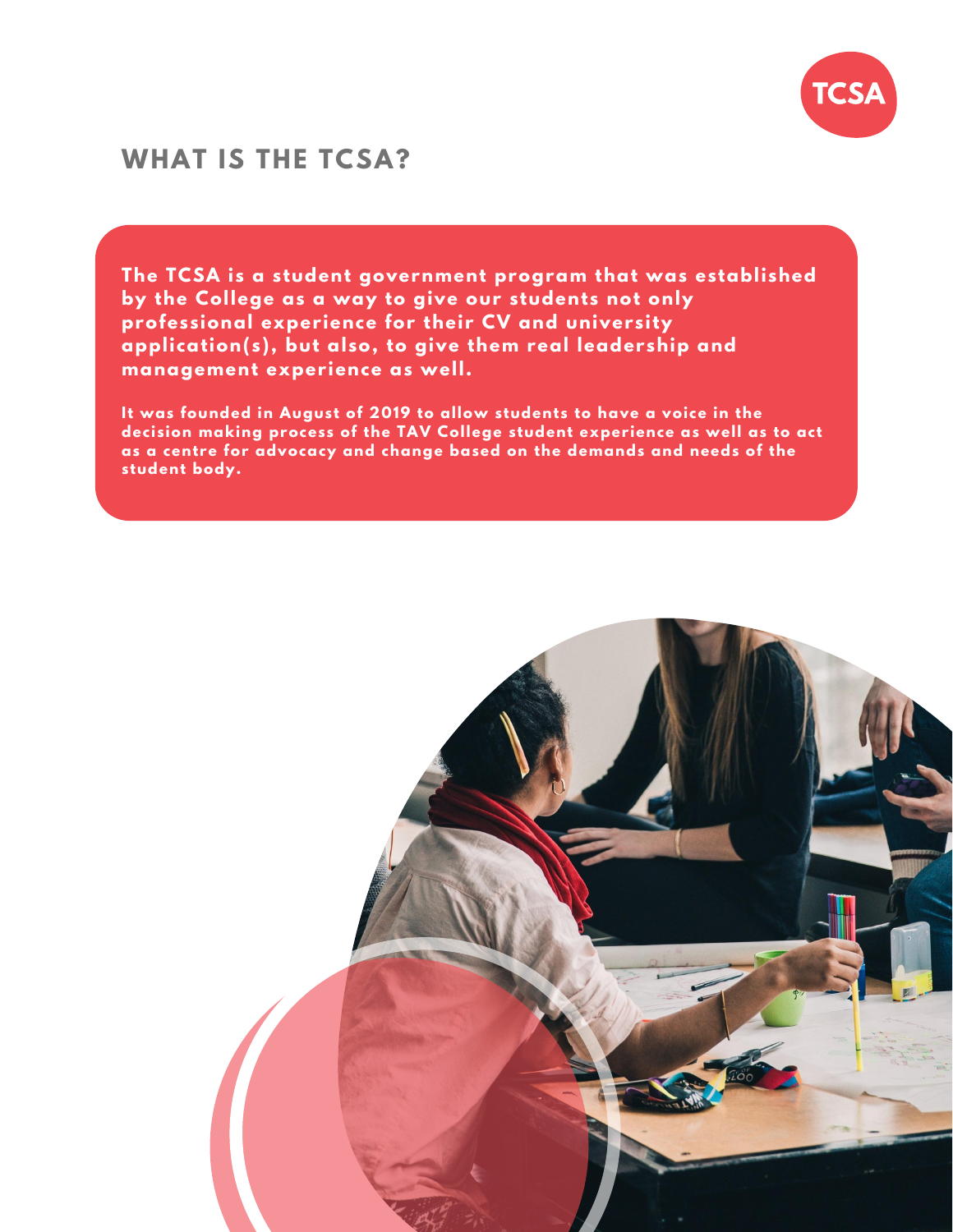

## **WHY BOTHER TO GET INVOLVED?**

### **There are many benefits to getting involved with student government programs! Here are just a few:**

- **Have an advantage over others on your university admissions application(s)**
- **Gain real leadership experience that you will use in the future. You will learn about:**
	- **The planning process for events**
	- **How to attend and/or run meetings**
	- **How to manage a social media and email account**
	- **Writing proposals and/or grant applications**
	- **Advocacy, policy reform and how to be a 21st century leader**
	- **Bookkeeping and invoice management**
	- **Political campaigning and the democratic election process**
	- **How to manage a government**
- **Make real changes to the College that will lay the foundation for a better student experience for years to come.**
- **Be remembered forever! All of our executive cabinet members are added to a yearbook!**

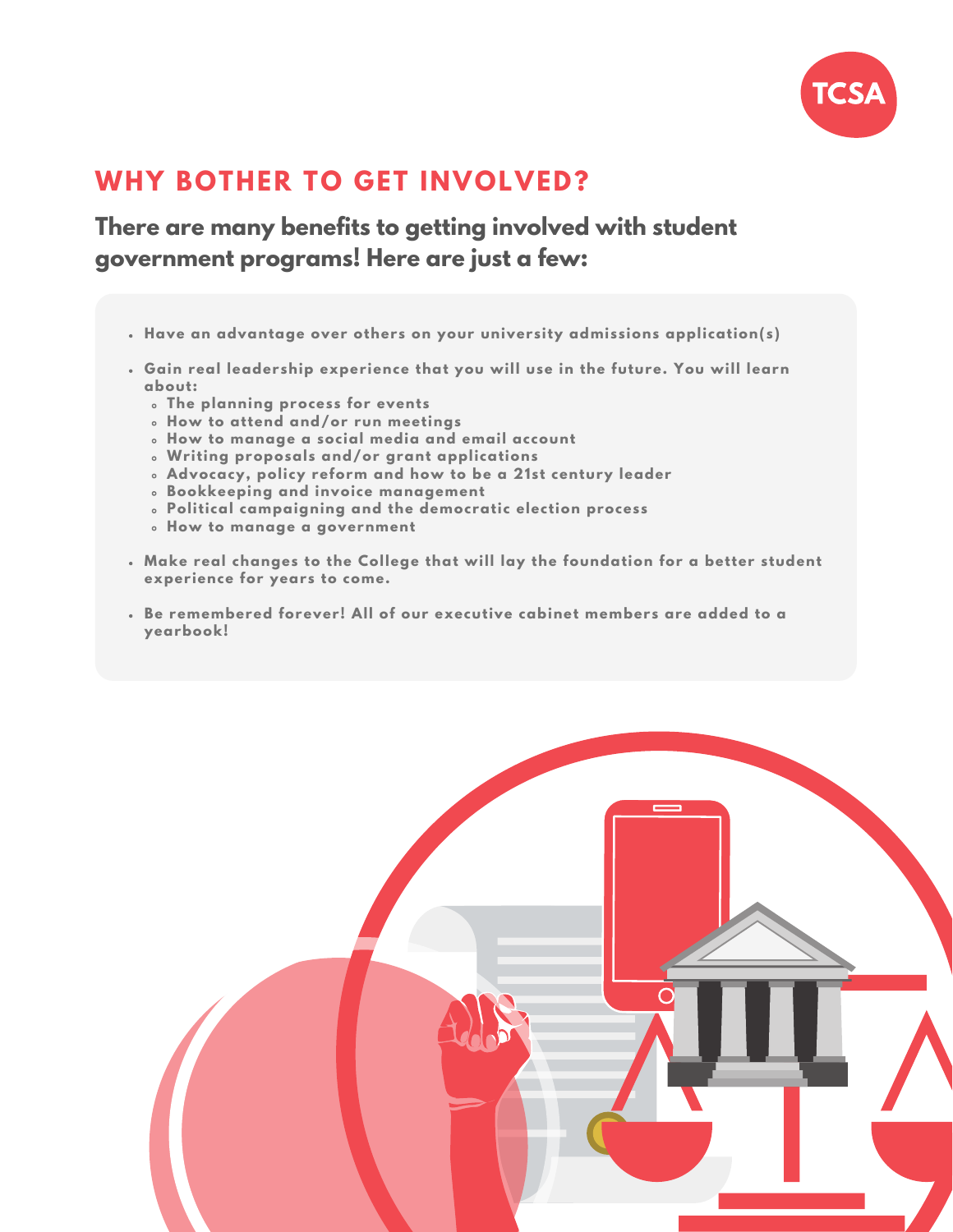

# **HOW DOES THE TCSA FUNCTION?**

- **One presidential candidate forms a team of 3 vice presidents and campaign for presidency. The winning team is titled the "Executive Cabinet, " or the "executive" for short.**
- **The executive members manage the daily operations of the TCSA.**
- **The executive meet once per week to discuss the monthly operations and budgeting of the TCSA, which includes preparation for events, clubs and projects.**
- **The TCSA "checks in" with club leaders to ensure the clubs at TAV are functioning properly and they have the resources necessary to carryout their objectives.**
- **The TCSA meets, on occasion, with a member of the TAV College administration to discuss issues, proposals, etc.**

#### **The executive cabinet is composed of:**

- **The president**
- **The vice president, communications**
- **The vice president, finance**
- **The vice president, operations**

#### **Support staff may include:**

- **Communications coordinator**
- **Operations coordinator**

**\*Note that all TCSA positions are on a volunteer basis.**

**For more detailed information about positions, see the Positions booklet.**